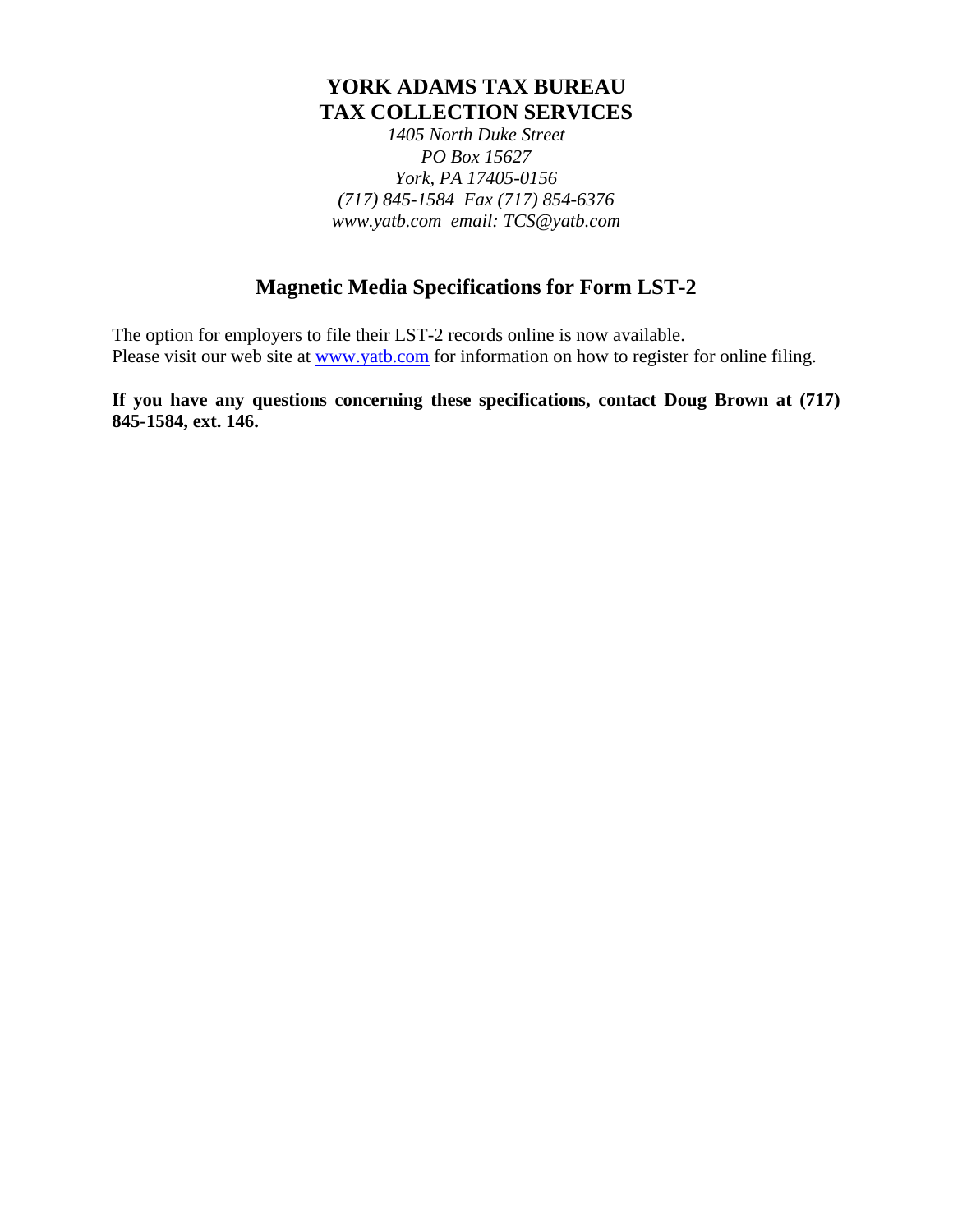#### **General**

## **DO NOT DUPLICATE ON PAPER FORMS ANY INFORMATION FILED ON MAGNETIC MEDIA.**

When submitting magnetic media remember to include the following information:

- \* The name and telephone number of a person to contact should questions arise.
- \* A return address for the magnetic media submitted.
- \* A **Form LST-1** for each employer account represented on the magnetic media.

If you are submitting magnetic media to this bureau for the first time, please provide us with test media (labeled as such) for verification at least one month prior to sending live data.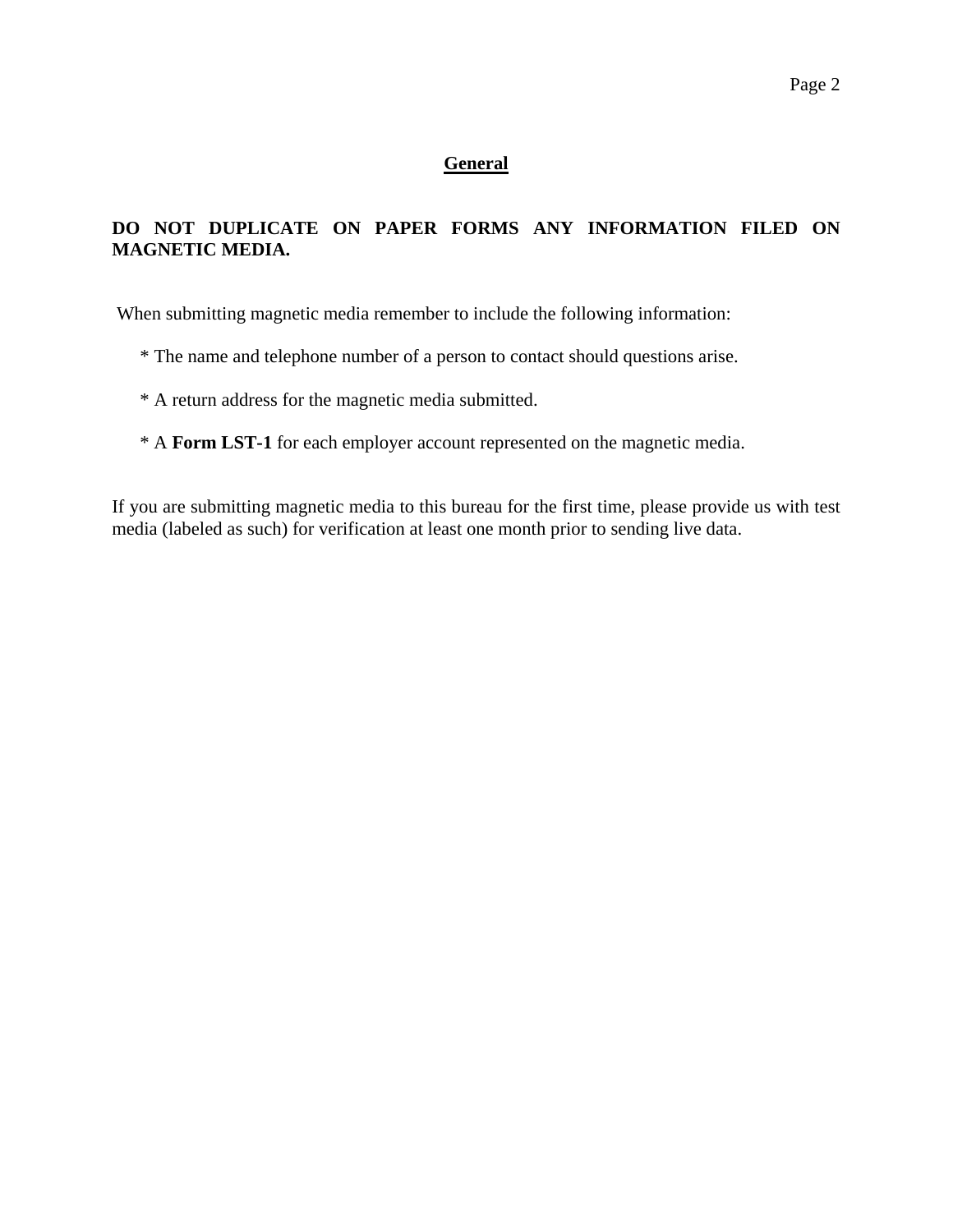## **Magnetic Media Technical Requirements**

It is acceptable to "zip" your files prior to submission. Please utilize standard PKZIP or WinZip technology to do so. Please maintain the standard .zip extension on "zipped" files so that it is obvious to us that the file needs to be unzipped.

**Note**: Records filed online may not be "zipped".

Please submit your files using one of the acceptable transport methods or forms of media listed below.

## **Transport Methods / Forms of Media**

1. CD-ROM, DVD, CD-R, CD-RW, are acceptable.

All media must be formatted for and readable by a standard Microsoft Windows based PC.

#### 2. E-Mail:

E-mail the LST-2 data as a file attachment to TCS@yatb.com.

## **Notice to persons and entities who transmit e-mail or fax information or records to the York Adams Tax Bureau:**

This Bureau shall not be responsible or liable for the confidentiality of information or records which are or which may be read, accessed or received by another person or entity while the information or records are in transit to or from this Bureau by e-mail or fax.

## **Note: We still require the paper form EMST-1 (by regular mail or hand delivery) even when LST-2's are e-mailed to us**.

#### 3. Online Filing.

 Please visit our web site at www.yatb.com for information on how to register for online filing.